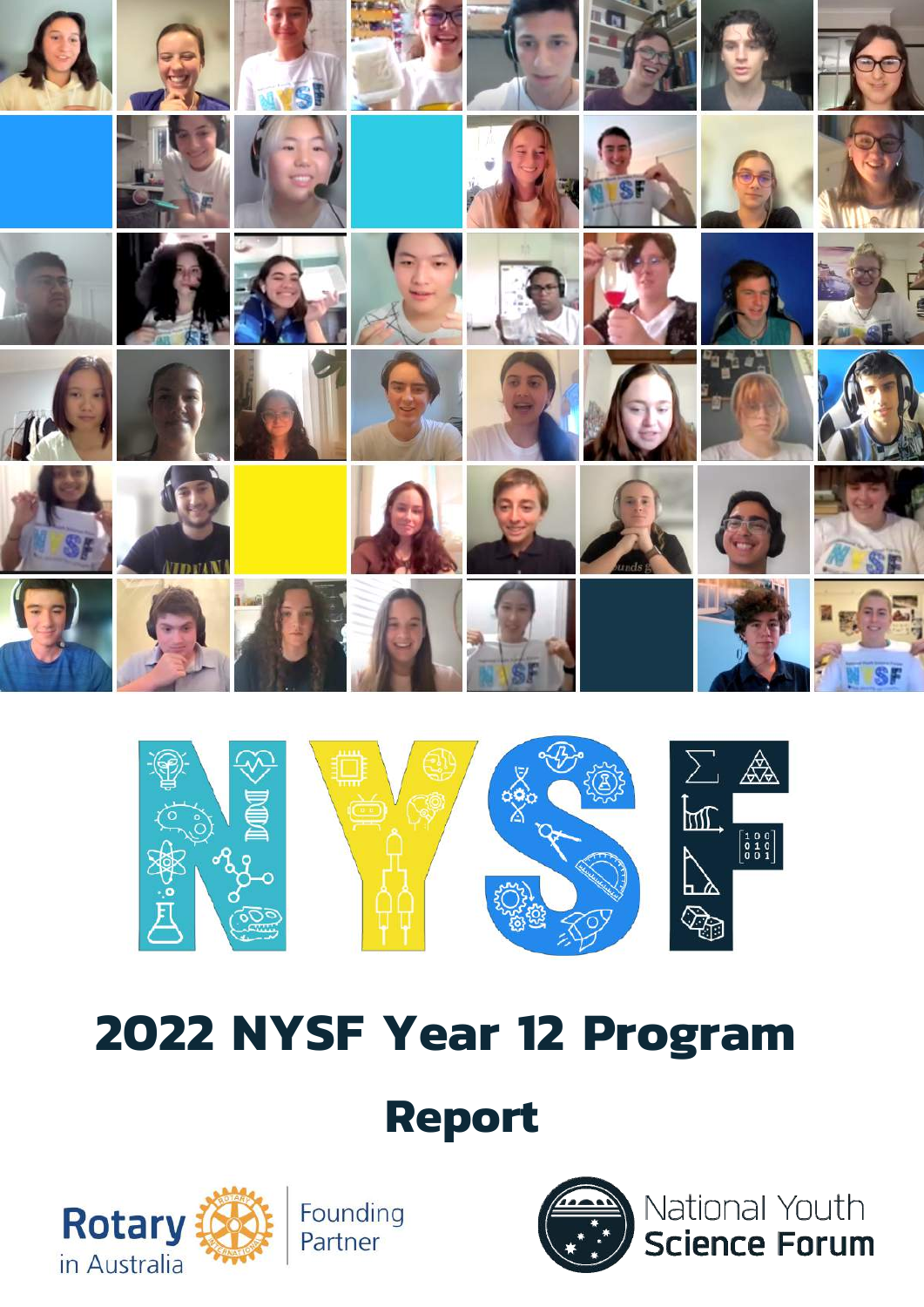#### INTRODUCTION

The National Youth Science Forum (NYSF) 2022 Year 12 Program Report provided to Rotary Australia summarises the activities and events of the NYSF flagship program and highlights the experiences of the student participants. The NYSF has flourished during the pandemic by pivoting to a COVID-safe mode of delivery with a record number of participants joining us for the 2022 NYSF Year 12 Program.

Participants embraced online networking with over 37,000 individual messages sent on the NYSF event app message board. STEM challenges set during the program saw participants collaborate to provide tangible solutions to real-world problems. Participant feedback confirms our COVID-safe mode is a huge success in providing young people with a high-quality, engaging program. We thank you and your staff for your generous support and contributions as we continue to adapt to challenges and work to deliver an engaging and safe program for all.

#### OUR IMPACT

Participants are surveyed on the first and last day of the program to measure impact. The data shows the NYSF Year 12 Program influences participants' future career and study decisions by giving them access to a range of the very best STEM facilities and leading STEM professionals across Australia and internationally. The NYSF Year 12 Program plays a crucial role in exposing youth to STEM jobs they may not have previously considered, in addition to the study and training pathways to get there.



**98% of program participants rated their digital NYSF experience as 'good' to 'brilliant'.**



**71% of participants said the NYSF expanded their options or changed their choices for study in STEM. 26% of respondents said it confirmed their choice.**



**9.1/10 average rating from participants as to how likely they would be to recommend the NYSF Year 12 Program to others.**





**"A comprehensive snapshot of the opportunities in STEM and all the ways you can get to where you want to be."**

**"The network you connect with is vast and full of inspiring people."**

**"Broadens your horizons about pathways in STEM and how they can lead to solving the world's greatest challenges."**

**"A great place to feel uplifted in your passion for science."**

**"Experience the true nature of science outside of the school boundaries."**

**"Profoundly inclusive and a safe space for everyone."**

**"A great opportunity to interact and learn from people with different interests."**

**"An amazing way to expand your knowledge, find inspiration, have fun, and create friendships."**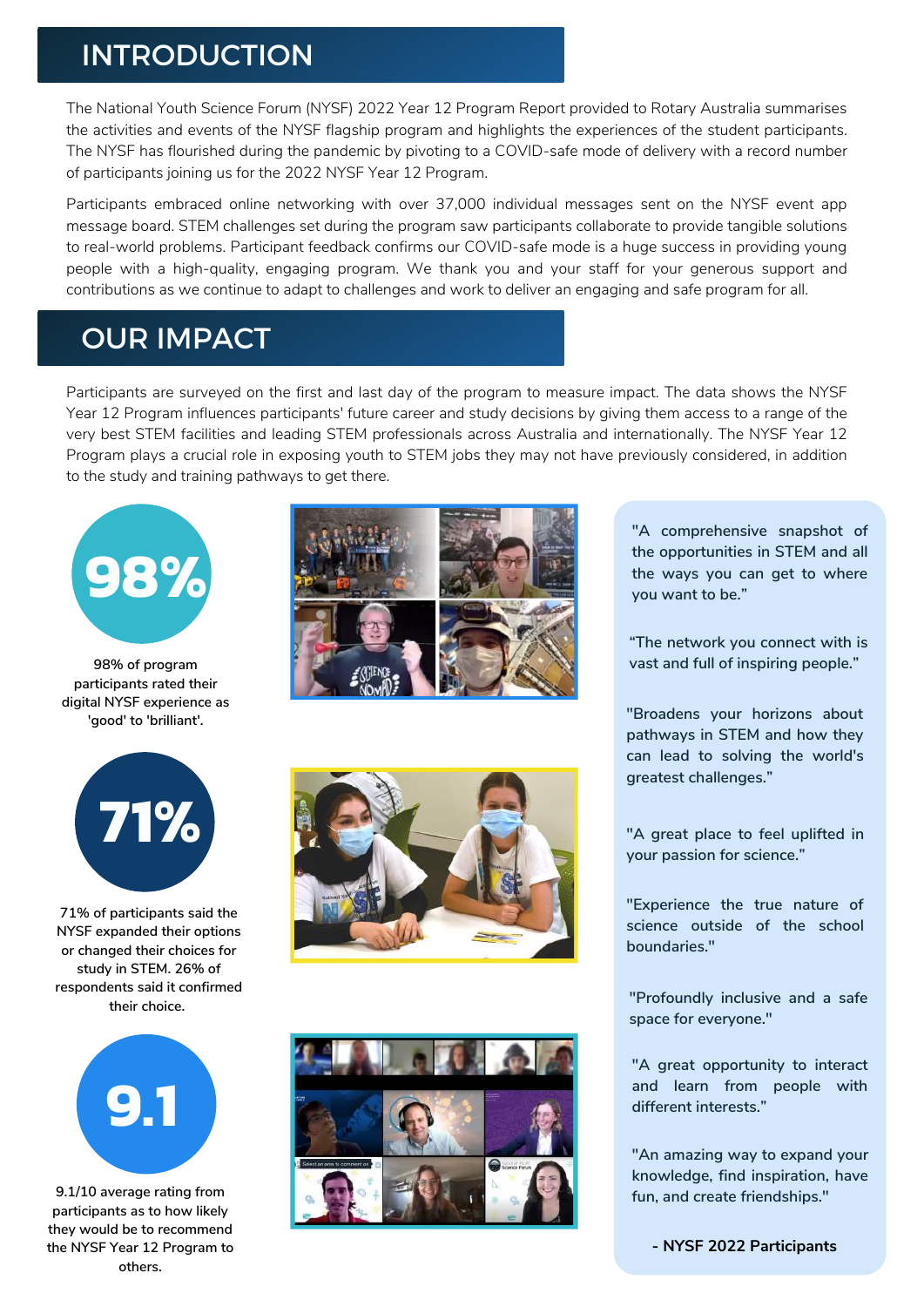#### 2022 NYSF YEAR 12 PROGRAM

The 2022 NYSF Year 12 Program was delivered as a hybrid digital/in-person experience. Historically delivered in a two-week residential format in Canberra and Brisbane, for the second year running, we adapted the program to a non-residential delivery model due to the ongoing COVID-19 pandemic. We are proud to continue to provide a highly engaging NYSF Year 12 Program with all the STEM experiences we are renowned for.

The 12-day program was attended by a record 630 students and featured 195 speakers and a combination of 73 live digital events, experiments and lectures, plus five days of in-person STEM visits in Perth, where restrictions allowed. Planned in-person STEM Hubs in other states were unfortunately postponed due to COVID-19. Cancelled NSW in-person STEM visits have been rescheduled for July for 2022 participants.

The 2022 program featured amazing experiences, including talks from two Nobel Laureates, several Chief Scientists, workshops with leading scientists and STEM organisations, careers days, social events, STEM Challenges, an evening with Dr Karl Kruszelnicki, and live crosses to some of the world's best science and technology facilities including research stations in Antarctica, the Natural History Museum in London, and CERN in Switzerland. Find out more about the events [HERE](https://www.nysf.edu.au/news/).







**92** ACCESS & EQUITY **SCHOLARSHIPS** AWARDED **43%** OF PARTICIPANTS LIVE IN REMOTE AND REGIONAL AREAS **65%** OF PARTICIPANTS IDENTIFIED AS FEMALE **239,000 195**<br>PROFESSIONAL STEM **88** SPEAKERS AND **PRESENTERS** DIGITAL SESSIONS AND IN-PERSON STEM VISITS PEOPLE REACHED ACROSS SOCIAL MEDIA **37,000 2,080** THROUGH THE EVENT APP QUESTIONS ASKED IN THE SESSION Q&A **"Whether in-person, online or hybrid, you learn so much and meet so many new people. NYSF expands your options and gives you experiences you otherwise wouldn't have had. You see a different side of science and**

- NYSF 2022 Participant

**develop an understanding of areas that you hadn't even thought you could pursue in**

**the future."**

MESSAGES SENT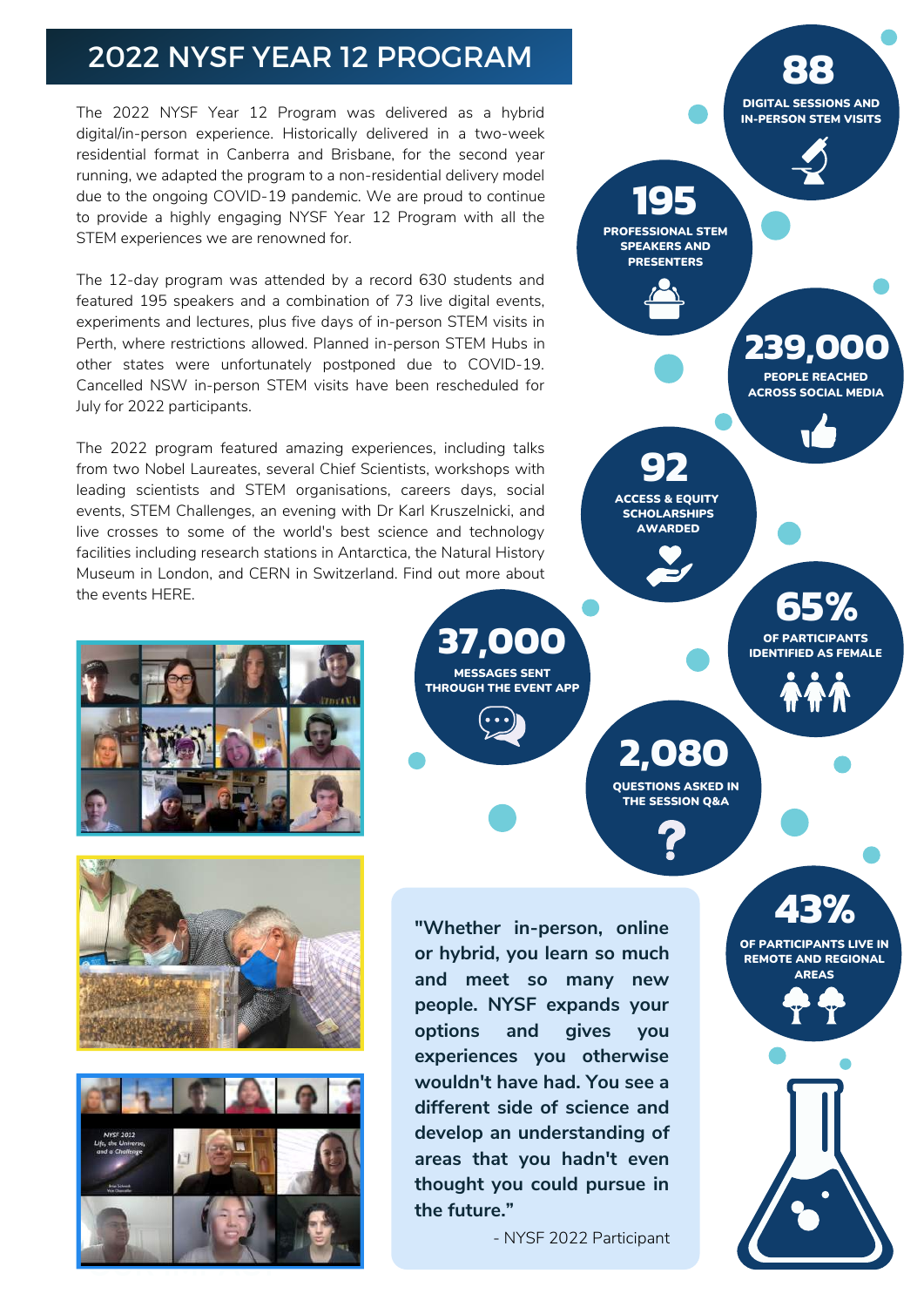#### WHO'S INVOLVED?





**selected from 1,260 applications from across Australia**



**STUDENT STAFF**

**provided youth stewardship of the program and 3 Chiefs of Staff were appointed**



**LEADERS 20K+ ROTARY HOURS**

> **Rotary contributed an estimated 20,000+ volunteer hours. 17 Rotary Districts delivered student selections**

**"NYSF is an incredible program for unveiling the world of STEM in Australia and beyond; from career pathways, research projects and opportunities, you spend 12 days immersed in the work of the country's leaders in STEM."**

- NYSF 2022 Participant

### NYSF FUNDING PARTNERS

Partnerships are vital to ensure the NYSF can continue to deliver transformative STEM experiences for young Australians. We partner with organisations that share our passion for supporting young people. The NYSF is proudly supported by:

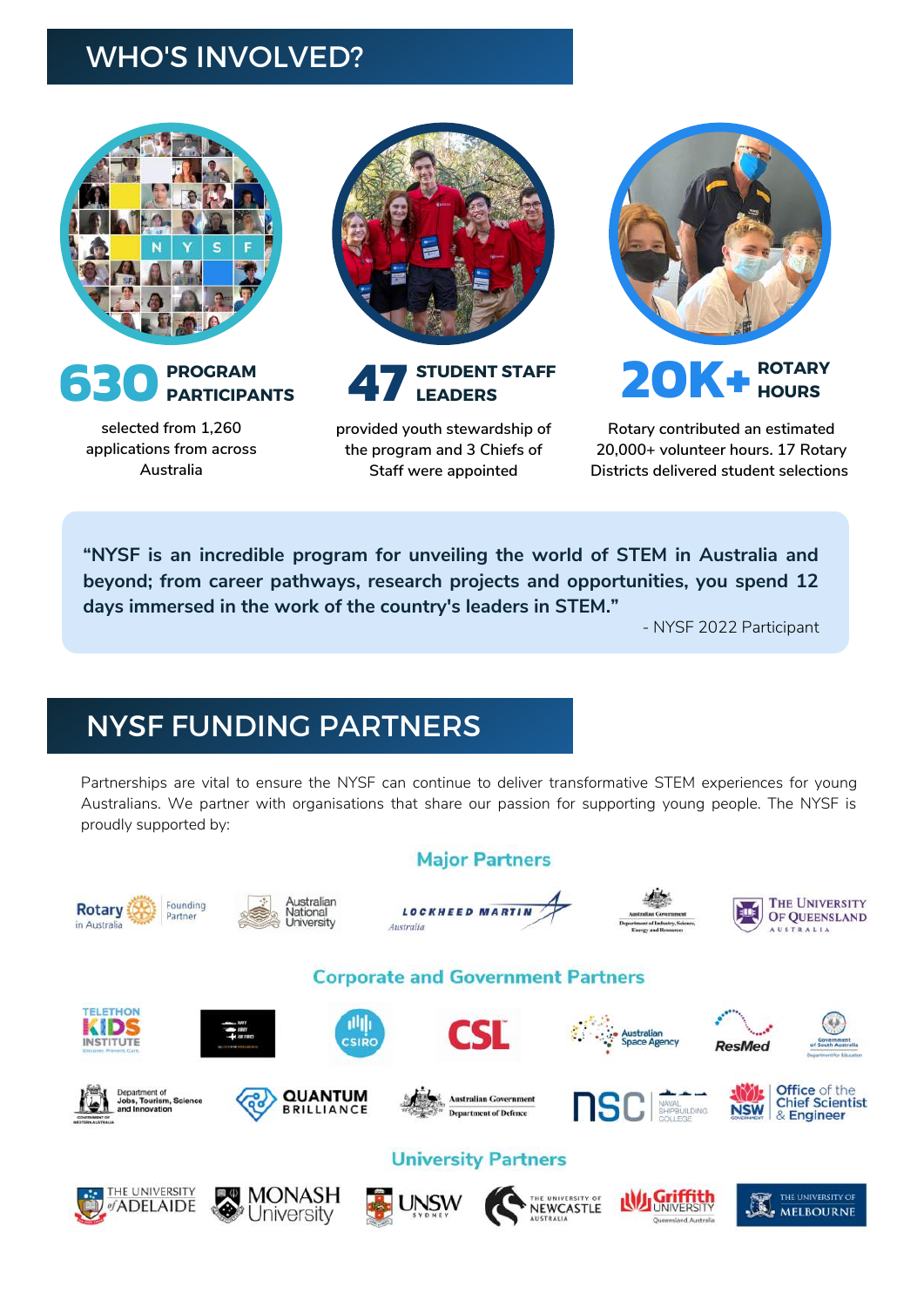#### ACCESS AND EQUITY SCHOLARSHIPS

Rotary clubs across Australia provide significant financial support to numerous students to enable their participation in the program.

In addition, in 2022 a record 92 Access and Equity Scholarships were awarded to assist participants from disadvantaged backgrounds to attend the NYSF Year 12 Program. These students may not have attended nor contributed to the extensive diversity of NYSF students and alumni network without this support.

NYSF Access and Equity Scholarships were made possible thanks to funding from the Australian Government's Department for Industry, Science, Energy and Resources, the WA Department of Jobs, Tourism, Science and Innovation, the Office of the NSW Chief Scientist and Engineer, and donations from generous members of the NYSF alumni community.





**"I received an Access and Equity scholarship through NYSF and was also supported by my local Rotary club. These were extremely appreciated as without them I would have had a lot of trouble attending the NYSF"**

- NYSF 2022 Scholarship Recipient

#### MEDIA

The 2022 NYSF Year 12 Program was [launched](https://www.scimex.org/newsfeed/record-numbers-to-attend-australias-flagship-stem-youth-experience-in-january-2022) with a media release on the NYSF website and the online news portal Scimex, in which the OCSE was acknowledged for their scholarship funding.

NYSF participants, and our CEO, spoke on ABC New England North West radio during the program. Community print and online articles detailing students' NYSF experiences after the program are being shared regularly, and 17 news articles about the program have been published on the NYSF website, with more still in publication.

The NYSF website and social media channels showcased the wide range of events and activities we delivered throughout January. 203 posts across Twitter, Facebook, LinkedIn and Instagram achieved an audience reach of over 239,000.

NYSF Partners were recognised for their support and were tagged in the social media posts to further promote each organisation's work, celebrate our partnership, and drive traffic to their web pages.

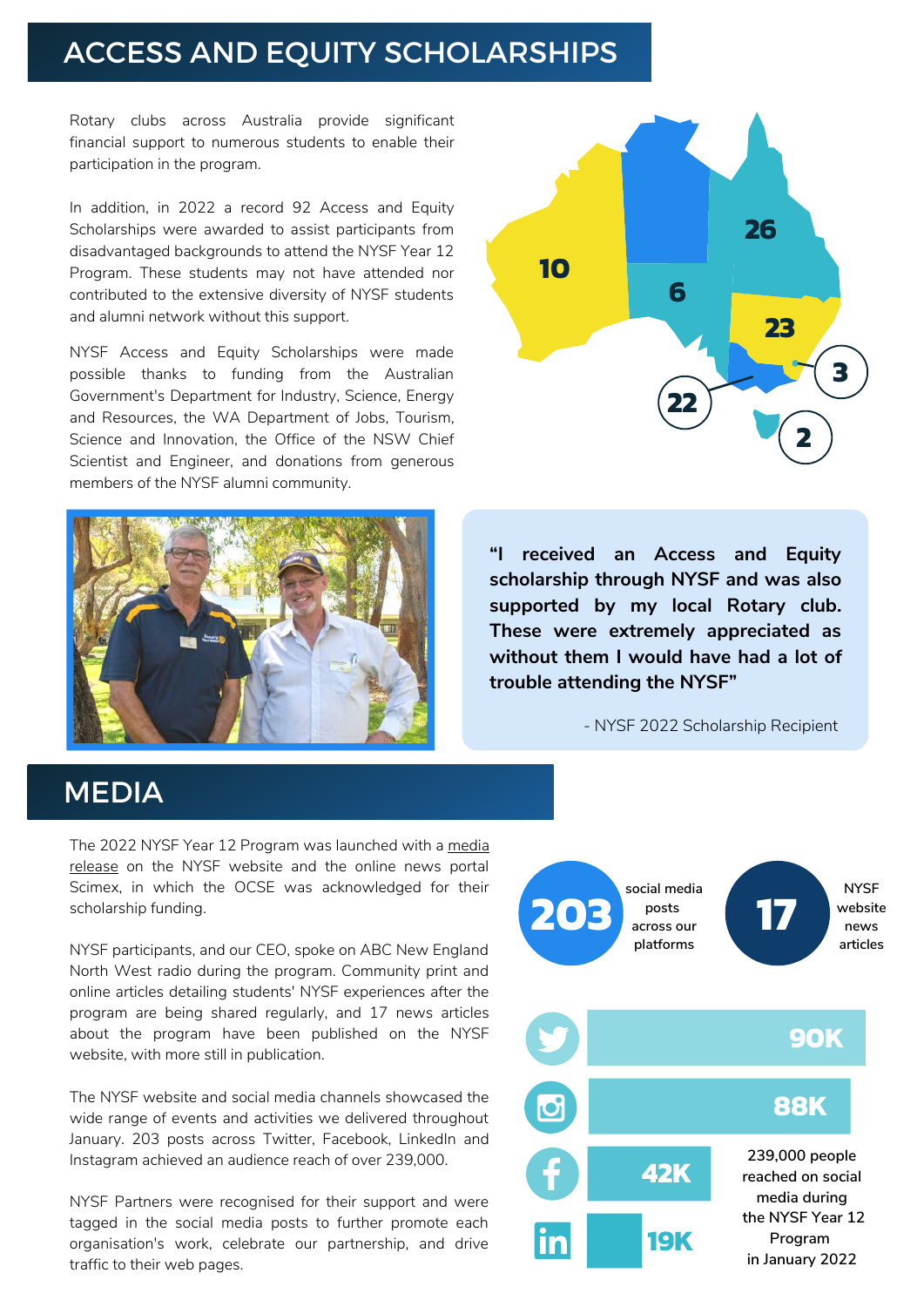#### **RECOGNITION**

The 2022 NYSF Year 12 Program offered a range of branding opportunities for partners:

- Extensively across the event app, each partner had their own sponsor page where they could add text and upload documents and video content
- For Silver+ partners, naming rights to a session during the program
- Through links to partner pages and websites
- At the start of each live session in January
- At the beginning of each digital session recording
- On the back of the official participant T-Shirt
- Across NYSF website, media and social media
- On session recordings uploaded to the NYSF YouTube channel

## BEYOND JANUARY

Program participants are now NYSF alumni and can access a range of opportunities through our NYSF Connect Program. NYSF Connect provides resources, information, professional development, and networking opportunities to our 14,000+ alumni.

In 2021, the NYSF continued its NYSF Connect webinar series, providing high-quality content on issues and areas of STEM relevant to NYSF alumni. The webinar series saw 17 STEM leaders present a variety of STEM content, 494 alumni attend the webinars, and 215 viewed recorded sessions on the NYSF YouTube channel. The NYSF's top ten webinars were made available for public viewing during National Science Week.

A two-day in-person STEM visit for 2021 alumni was held in Melbourne at The University of Melbourne and Monash University campuses. Other planned 2021 NYSF Connect STEM visits and networking events were unfortunately cancelled due to the pandemic restrictions at the time. Adelaide STEM visits that were cancelled during the January 2022 NYSF Year 12 Program were held in April. The 2022 Year 12 Program postponed STEM visits in Brisbane, Sydney, Newcastle, Melbourne and Canberra have been rescheduled for July for alumni.

We look forward to providing NYSF Alumni with an array of opportunities throughout 2022, including the continuation of the successful webinar series, networking events, professional development and more.







**rated the webinar series "extremely valuable" (33%) or "very valuable"(55%)**



**average attendance at each webinar**

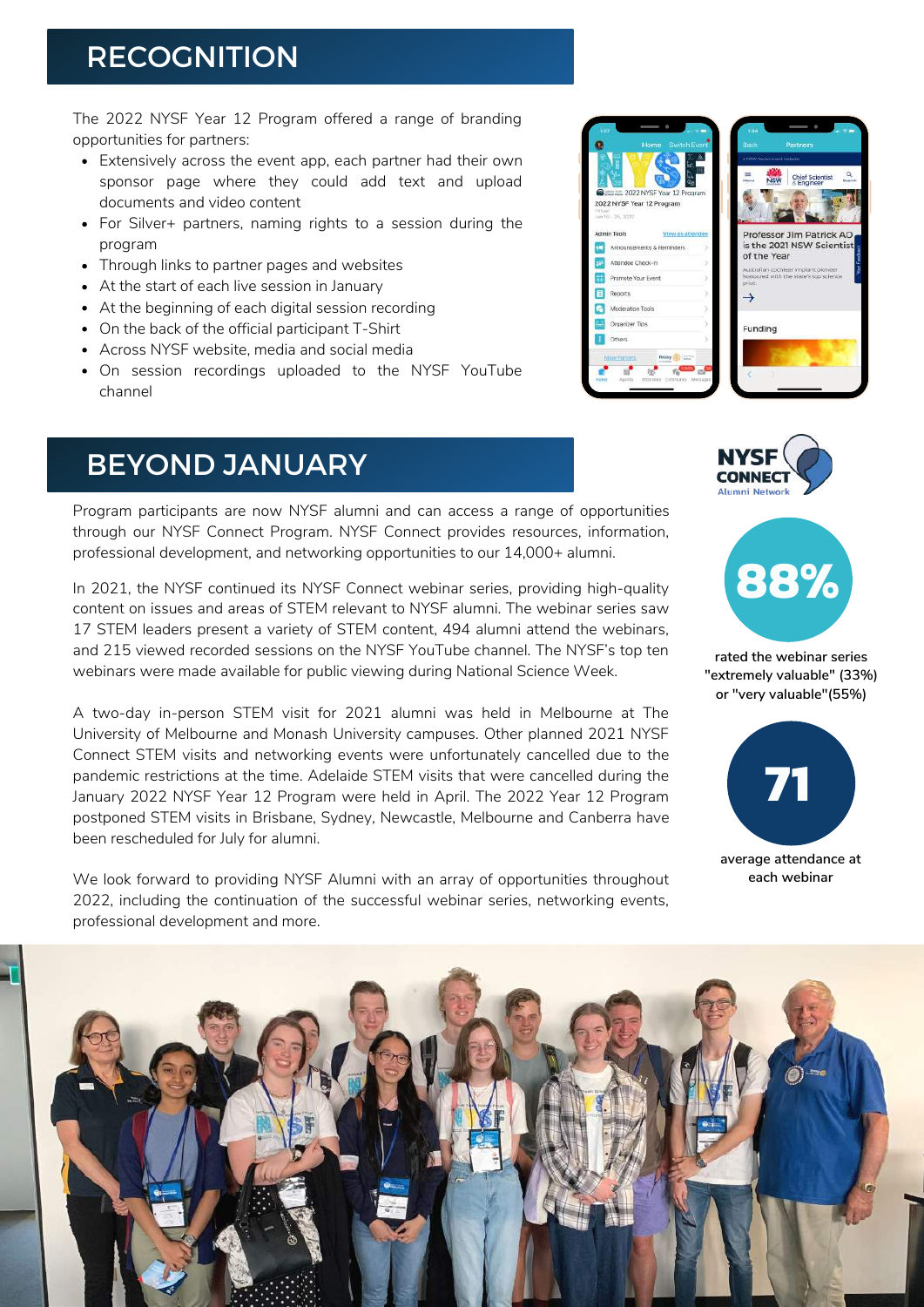#### YOUR IMPACT

The NYSF values our long-standing partnership with Rotary Australia; your continued support and involvement enable us to provide immersive programs that showcase exciting, real-world STEM careers. Feedback gained over many years shows these experiences are truly transformational, helping students explore and connect with diverse STEM opportunities, ensuring an informed and skilled STEM workforce for Australia.

#### NYSF YEAR 12 PROGRAM

Rotary has contributed to STEM educational outreach by participating in the 2022 NYSF Year 12 Program in a variety of ways:

- Student selections Rotary volunteers across 17 districts have assisted with the selection of NYSF participants, by assisting with the promotion of the program, conducting selection interviews and hosting orientations to prepare selected students for the program
- Rotary generously provided funding for numerous participants to assist them to attend the 2022 NYSF Year 12 Program. This funding support was crucial for students who otherwise may not have been able to experience the benefits of participating in the program and the NYSF alumni community
- Rotary Session A 1.5-hour session during the 2022 NYSF Year 12 Program which included a Rotary welcome with Dr Jessie Harman, Rotary for Bees - John McCaskill, Rotary & Polio - Ken Hall, The Hunt for a Malaria Vaccine - Dr Danielle Stanisic and Rotoract - Tanul Anand
- Rotary volunteers attended in-person hubs to provide first aid and support to students and volunteer staff on a daily basis. Rotary volunteers are a crucial part of the supervisory team during the program, playing a key role to ensure participants and student staff have a safe, happy and healthy program
- Perth Hub volunteers over five days Rotarians Anthony Colin Devitt, Stephen Genoni, Greg Vines, Marilyn Barton and Simon Cubitt supported WA participants and student staff
- Adelaide Hub (held in April) over three days Margaret Northcote, Richard Bowyer, Chris Steketee, David Dewar, Jon Harmer, Sujoy Banerjee and Sonia Scheptiuk supported SA participants and student staff
- July Hubs TBC in Brisbane, Sydney, Newcastle, Canberra and Melbourne NYSF will contact Rotary clubs in these areas soon to organise volunteers
- All online content was recorded and will be available to program participants for future viewing via the NYSF YouTube Channel for 12 months
- Rotarians were invited to join selected online sessions during the program
- A promotional video is currently in production to assist Rotarians with the recruitment of participants for the 2023 NYSF Year 12 Program

**"Without the support of the Rotary Club of Orange, I would not have considered being able to attend this program. The financial support from the Rotary Foundation allowed the program to be accessible to me and as I am sure many others."**

**"The Rotary session was really good. It was super cool to see all the stats and the work that they've done towards polio and malaria, and it was very interesting to hear about the vaccine that they are supporting the development of it. I had also never heard of Rotaract, it sounds very cool and definitely something I'd be interested in joining after I finish Year 12."**

**"I got a 50% Rotary sponsorship and it let me know that they really cared about my learning about STEM and it encouraged me to want to encourage others who have the same passion to pursue stem too."**

-2022 NYFS Participants



**views of social media posts mentioning Rotary Australia as an NYSF Partner from May 2021 to February 2022.**



**of survey respondents rated the NYSF Year 12 Program Rotary session good to brilliant.**



**of survey respondents rated the Rotary and NYSF Online Orientations as good to brilliant**